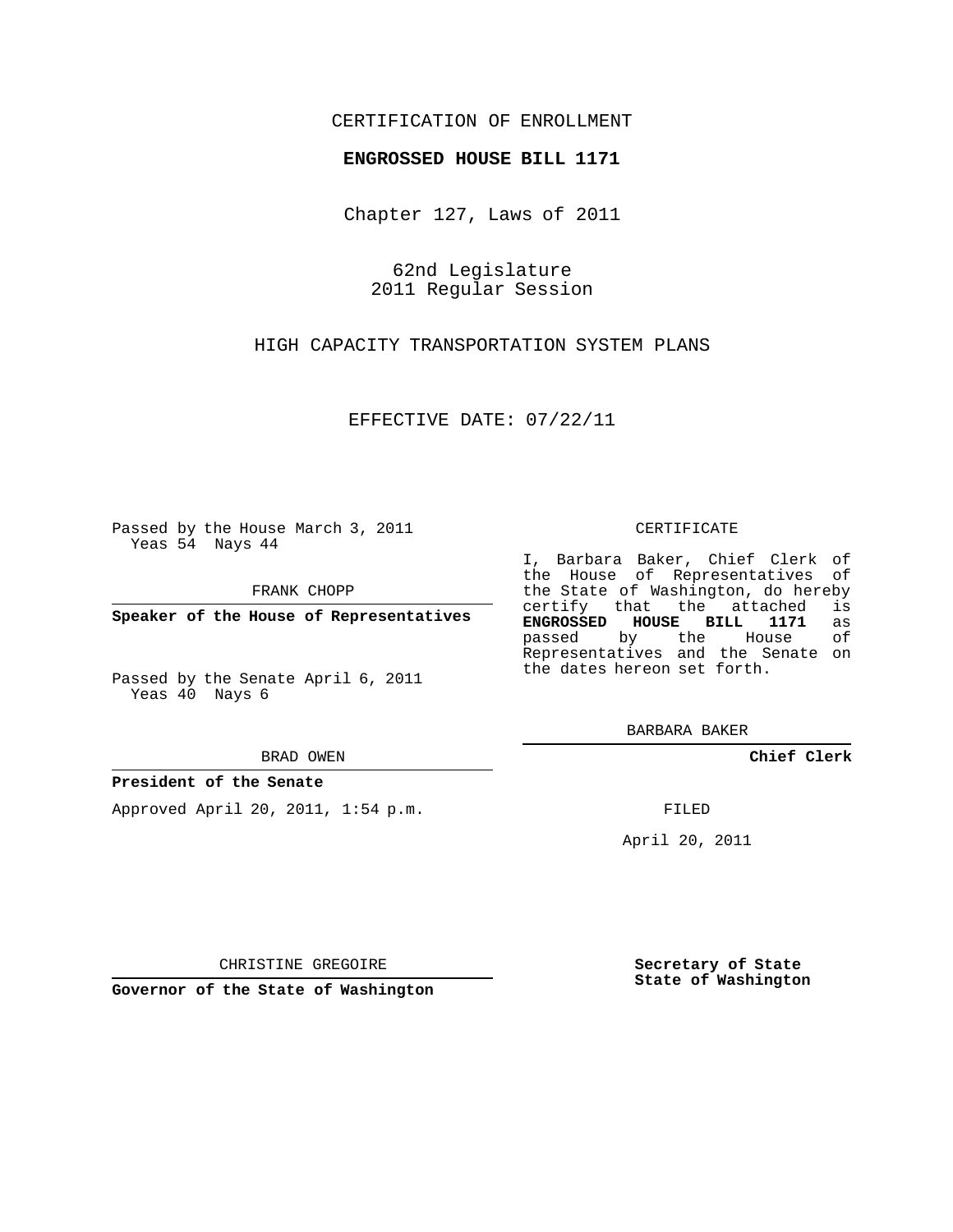# **ENGROSSED HOUSE BILL 1171** \_\_\_\_\_\_\_\_\_\_\_\_\_\_\_\_\_\_\_\_\_\_\_\_\_\_\_\_\_\_\_\_\_\_\_\_\_\_\_\_\_\_\_\_\_

\_\_\_\_\_\_\_\_\_\_\_\_\_\_\_\_\_\_\_\_\_\_\_\_\_\_\_\_\_\_\_\_\_\_\_\_\_\_\_\_\_\_\_\_\_

Passed Legislature - 2011 Regular Session

**State of Washington 62nd Legislature 2011 Regular Session**

**By** Representatives Rolfes, Armstrong, Liias, Billig, Angel, Finn, Appleton, Seaquist, and Reykdal

Read first time 01/13/11. Referred to Committee on Transportation.

 1 AN ACT Relating to high capacity transportation system plan 2 components and review; and amending RCW 81.104.100 and 81.104.110.

3 BE IT ENACTED BY THE LEGISLATURE OF THE STATE OF WASHINGTON:

 4 **Sec. 1.** RCW 81.104.100 and 1992 c 101 s 23 are each amended to 5 read as follows:

 6 To assure development of an effective high capacity transportation 7 system, local authorities shall follow the following planning process 8 only if their system plan includes a rail fixed guideway system 9 component or a bus rapid transit component that is planned by a 10 regional transit authority:

 (1) Regional, multimodal transportation planning is the ongoing urban transportation planning process conducted in each urbanized area by its regional transportation planning organization. During this process, regional transportation goals are identified, travel patterns are analyzed, and future land use and travel are projected. The process provides a comprehensive view of the region's transportation needs but does not select specified modes to serve those needs. The process shall identify a priority corridor or corridors for further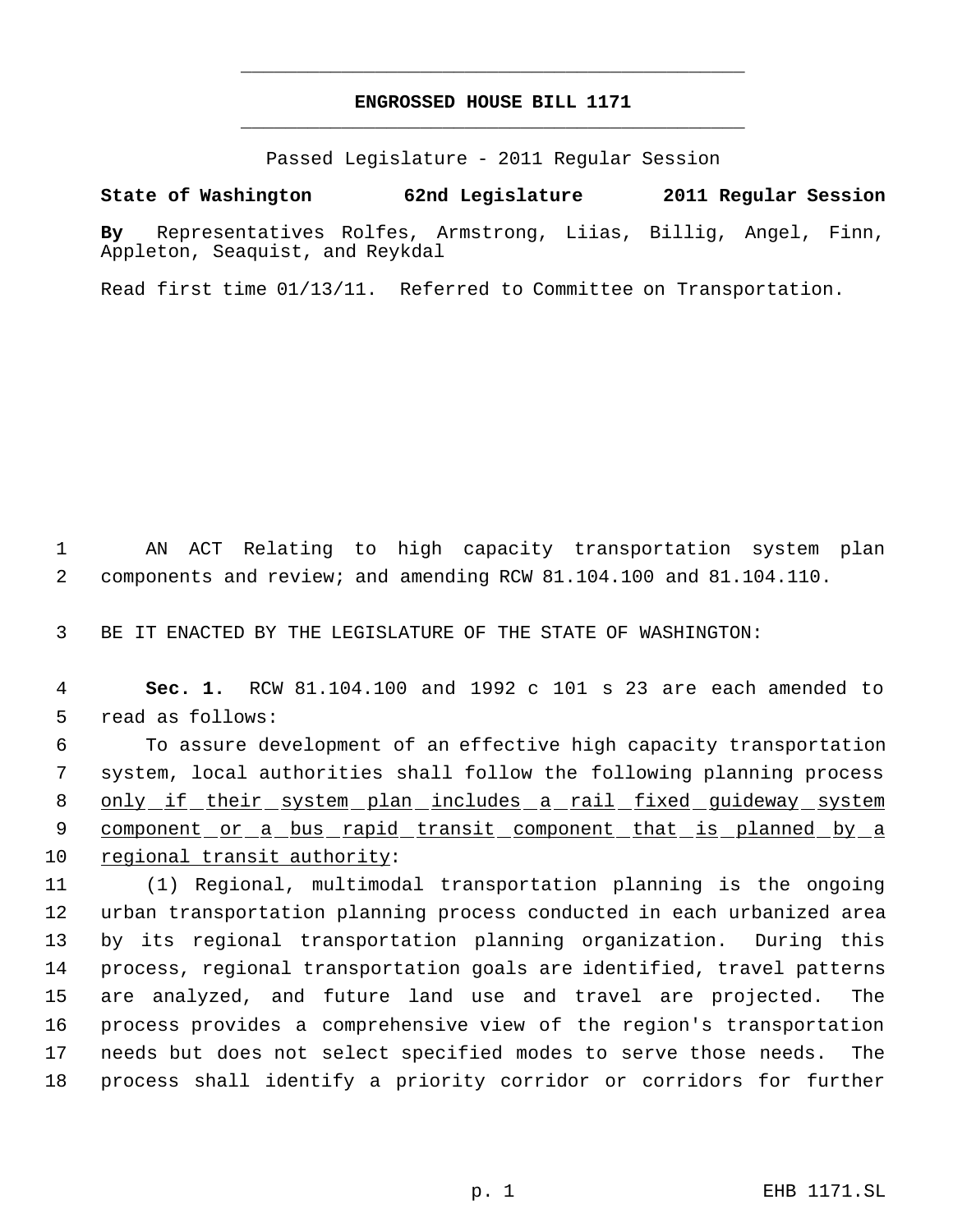study of high capacity transportation facilities if it is deemed feasible by local officials.

 (2) High capacity transportation system planning is the detailed evaluation of a range of high capacity transportation system options, including: Do nothing, low capital, and ranges of higher capital facilities. To the extent possible this evaluation shall take into account the urban mass transportation administration's requirements identified in subsection (3) of this section.

 High capacity transportation system planning shall proceed as follows:

 (a) Organization and management. The responsible local transit agency or agencies shall define roles for various local agencies, review background information, provide for public involvement, and develop a detailed work plan for the system planning process.

 (b) Development of options. Options to be studied shall be developed to ensure an appropriate range of technologies and service policies can be evaluated. A do-nothing option and a low capital option that maximizes the current system shall be developed. Several higher capital options that consider a range of capital expenditures for several candidate technologies shall be developed.

 (c) Analysis methods. The local transit agency shall develop reports describing the analysis and assumptions for the estimation of capital costs, operating and maintenance costs, methods for travel forecasting, a financial plan and an evaluation methodology.

 (d) The system plan submitted to the voters pursuant to RCW 81.104.140 shall address, but is not limited to the following issues:

 (i) Identification of level and types of high capacity transportation services to be provided;

(ii) A plan of high occupancy vehicle lanes to be constructed;

 (iii) Identification of route alignments and station locations with sufficient specificity to permit calculation of costs, ridership, and system impacts;

 (iv) Performance characteristics of technologies in the system plan;

(v) Patronage forecasts;

 (vi) A financing plan describing: Phasing of investments; capital and operating costs and expected revenues; cost-effectiveness represented by a total cost per system rider and new rider estimate;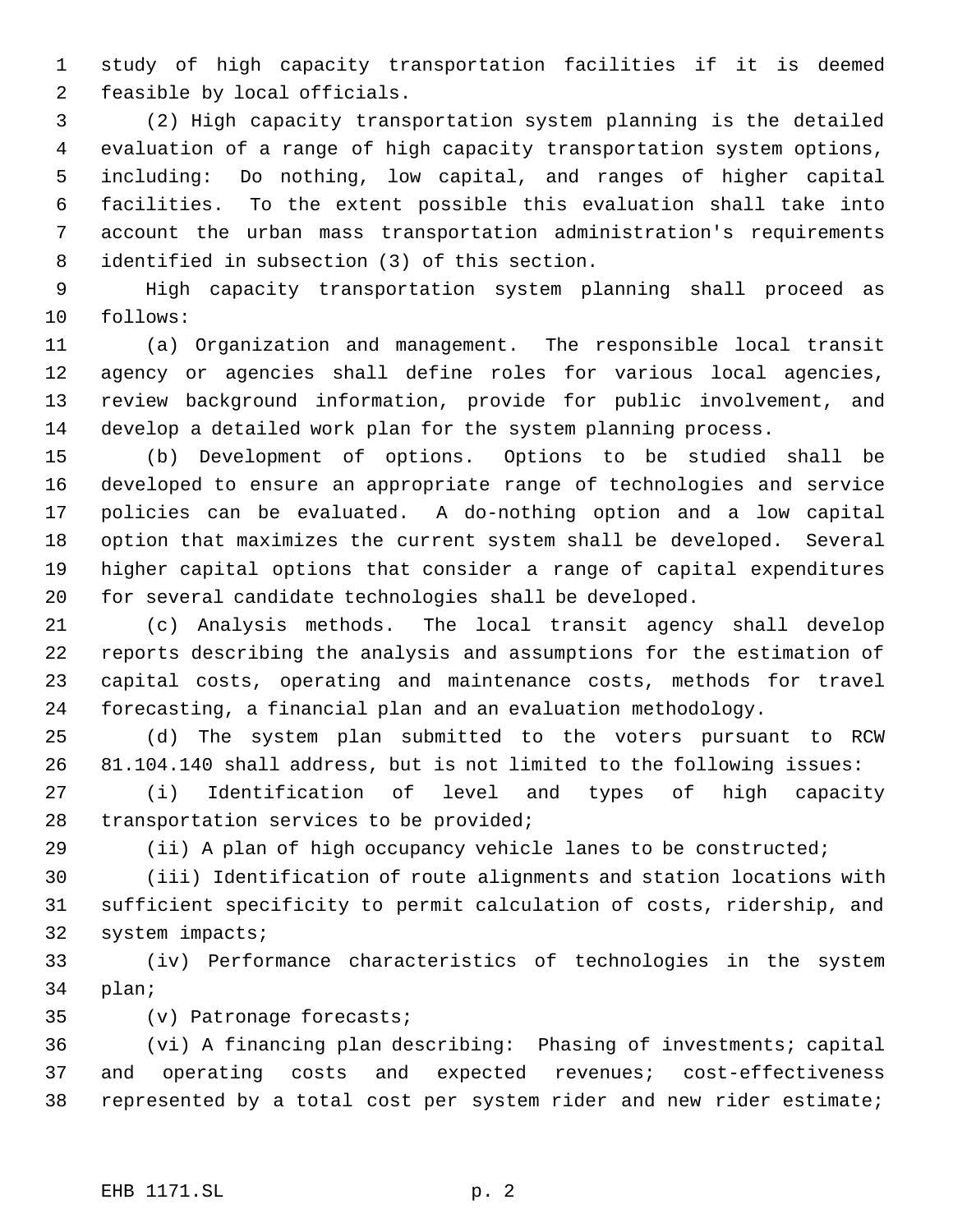estimated ridership and the cost of service for each individual high capacity line; and identification of the operating revenue to operating expense ratio.

 The financing plan shall specifically differentiate the proposed use of funds between high capacity transportation facilities and services, and high occupancy vehicle facilities;

 (vii) Description of the relationship between the high capacity 8 transportation system plan and adopted land use plans;

 (viii) An assessment of social, economic, and environmental impacts; and

 (ix) Mobility characteristics of the system presented, including but not limited to: Qualitative description of system/service 13 philosophy and impacts; qualitative system reliability; travel time and number of transfers between selected residential, employment, and 15 activity centers; and system and activity center mode splits.

 (3) High capacity transportation project planning is the detailed identification of alignments, station locations, equipment and systems, construction schedules, environmental effects, and costs. High capacity transportation project planning shall proceed as follows: The local transit agency shall analyze and produce information needed for the preparation of environmental impact statements. The impact statements shall address the impact that development of such a system will have on abutting or nearby property owners. The process of identification of alignments and station locations shall include notification of affected property owners by normal legal publication. At minimum, such notification shall include notice on the same day for at least three weeks in at least two newspapers of general circulation in the county where such project is proposed. Special notice of hearings by the conspicuous posting of notice, in a manner designed to attract public attention, in the vicinity of areas identified for station locations or transfer sites shall also be provided.

 In order to increase the likelihood of future federal funding, the project planning processes shall follow the urban mass transportation administration's requirements as described in "Procedures and Technical Methods for Transit Project Planning", published by the United States department of transportation, urban mass transportation administration, September 1986, or the most recent edition. Nothing in this subsection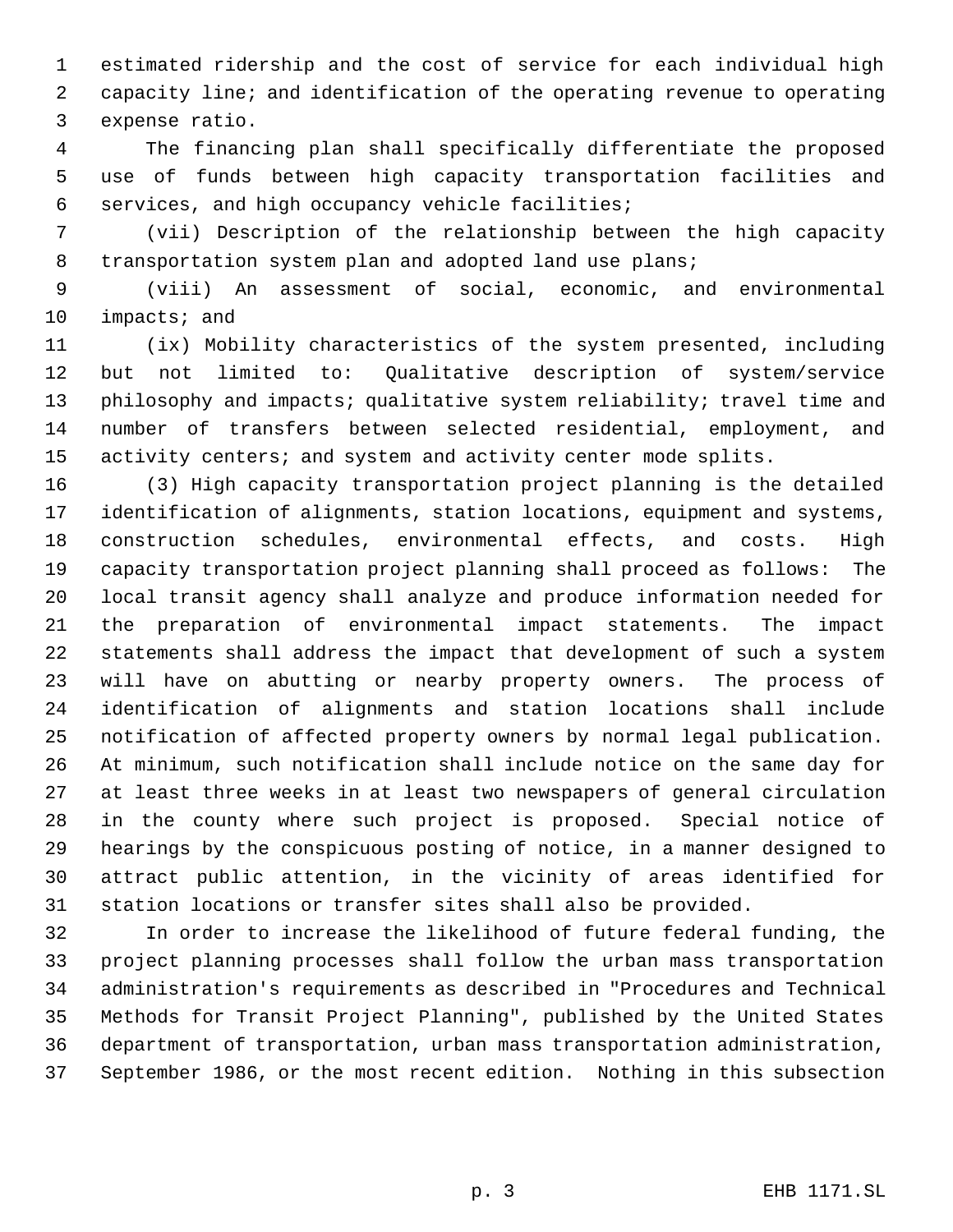shall be construed to preclude detailed evaluation of more than one corridor in the planning process.

 The department of transportation shall provide system and project planning review and monitoring in cooperation with the expert review panel identified in RCW 81.104.110. In addition, the local transit agency shall maintain a continuous public involvement program and seek involvement of other government agencies.

 **Sec. 2.** RCW 81.104.110 and 2005 c 319 s 136 are each amended to read as follows:

10 (1) The legislature recognizes that the planning processes described in RCW 81.104.100 provide a recognized framework for guiding high capacity transportation studies. However, the process cannot guarantee appropriate decisions unless key study assumptions are reasonable.

 (2) To assure appropriate system plan assumptions and to provide for review of system plan results, an expert review panel shall be appointed to provide independent technical review for development of any system plan which:

 $(a)$  Is to be funded in whole or in part by the imposition of any voter-approved local option funding sources enumerated in RCW 21 81.104.140; and

 (b) Includes a rail fixed guideway system component or a bus rapid 23 transit component that is planned by a regional transit authority.

 $((+1))$   $(3)$  The expert review panel shall consist of five to ten members who are recognized experts in relevant fields, such as transit operations, planning, emerging transportation technologies, engineering, finance, law, the environment, geography, economics, and political science.

 $((+2))$   $(4)$  The expert review panel shall be selected cooperatively by the chairs of the senate and house transportation committees, the secretary of the department of transportation, and the governor to assure a balance of disciplines. In the case of counties adjoining another state or Canadian province the expert review panel membership shall be selected cooperatively with representatives of the adjoining state or Canadian province.

36  $((\langle 3 \rangle)(5)$  The chair of the expert review panel shall be designated by the appointing authorities.